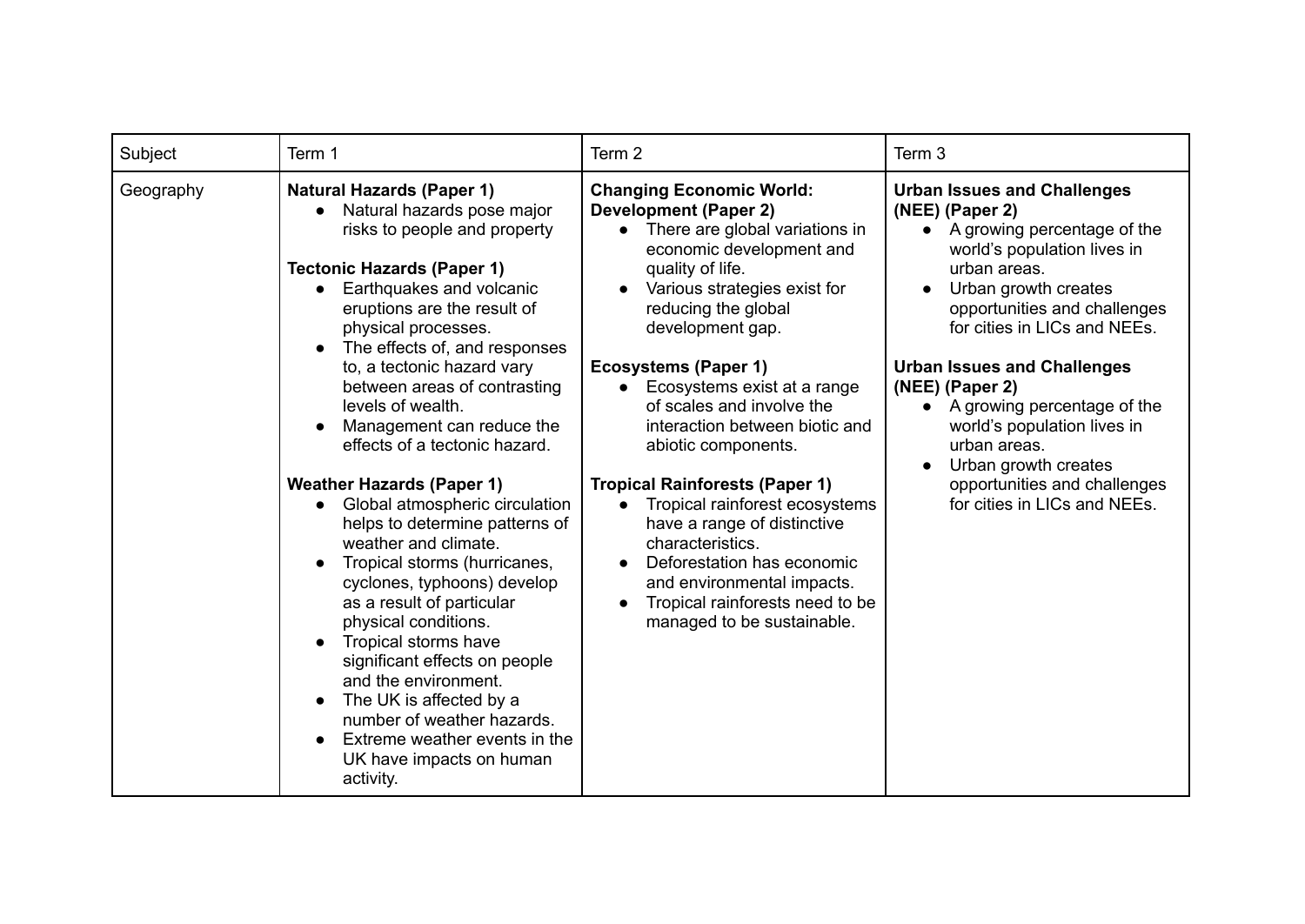| History   | <b>Germany 1890-1945</b><br>Kaiser's Germany<br>Kaiser Wilhelm II's rule<br>Pre-WW1<br>Impact of WW1<br>Weimar Germany<br>• The Treaty of Versailles<br>Exam Skills:<br>Describing events (AO1)<br>Explaining impact of events (AO1,<br>AO2                                         | <b>Weimar Germany</b><br>The Golden Age<br>$\bullet$<br>The rise of the Nazi party<br>The Wall Street Crash<br><b>The Political Deal</b><br>$\bullet$<br><b>Reichstag Fire</b><br>$\bullet$<br><b>Enabling Act</b><br>$\bullet$<br>Night of the Long Knives<br>$\bullet$<br>Army Oath<br>$\bullet$<br>Life in Nazi Germany<br>Nazi Economic Policy;<br>$\bullet$<br>workers and farmers<br><b>Exam Skills</b><br>Analysing Interpretations (AO1, AO4)<br>Evaluating historical significance<br>(AO1, AO2) | Life in Nazi Germany<br>Women in Nazi Germany<br>Youth in Nazi Germany<br>The History of Anti-Semitism<br>Persecution in Nazi Germany<br>The Holocaust<br>End of Unit Exam<br><b>The Great Power Conflict</b><br><b>Operation Barbarossa</b><br>The Impact of WW2<br><b>USA/USSR Superpowers</b> |
|-----------|-------------------------------------------------------------------------------------------------------------------------------------------------------------------------------------------------------------------------------------------------------------------------------------|-----------------------------------------------------------------------------------------------------------------------------------------------------------------------------------------------------------------------------------------------------------------------------------------------------------------------------------------------------------------------------------------------------------------------------------------------------------------------------------------------------------|--------------------------------------------------------------------------------------------------------------------------------------------------------------------------------------------------------------------------------------------------------------------------------------------------|
| Sociology | <b>Introduction to Sociology</b>                                                                                                                                                                                                                                                    | <b>Sociology of the Family</b>                                                                                                                                                                                                                                                                                                                                                                                                                                                                            | <b>Methods in Context</b>                                                                                                                                                                                                                                                                        |
|           | What is Sociology?<br>Functionalist perspective<br>Marxist perspective, including<br>communism vs capitalism<br>Feminist perspective<br>$\bullet$<br>Weberian perspective<br>$\bullet$<br><b>Primary and Secondary</b><br>$\bullet$<br>Socialisation<br>Feral Children - case study | <b>Alternative Households</b><br>All the Isms on the Family<br>Functionalist Views on the<br>Family<br>Marxist Views on the Family<br>New Right Views on the family<br>$\bullet$<br>Feminist Views on the Family<br>12 marker; evaluating theories                                                                                                                                                                                                                                                        | <b>Types of Research</b><br><b>Practical Considerations</b><br><b>Ethical Considerations</b><br><b>Theoretical Considerations</b><br><b>Interviews</b><br>Questionnaires<br>$\bullet$<br><b>Participant Observations</b><br>$\bullet$<br><b>Student Research Project</b>                         |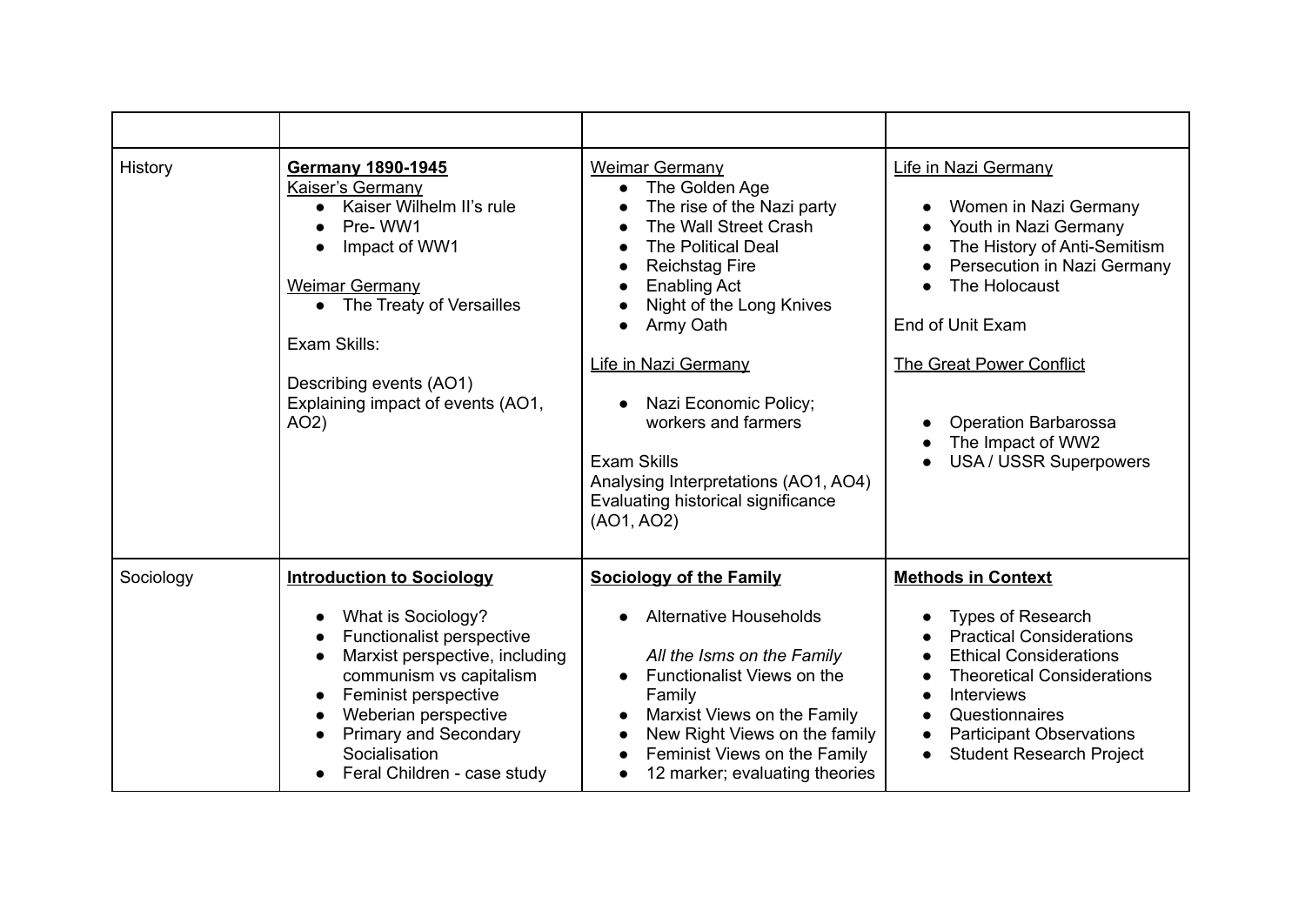|                          | <b>Gender Socialisation</b><br>$\bullet$                                                                                                                                                                                                                                                                          |                                                                                                                                                                                                                                                                                                                                                     |                                                                                                                                                                                                                                |
|--------------------------|-------------------------------------------------------------------------------------------------------------------------------------------------------------------------------------------------------------------------------------------------------------------------------------------------------------------|-----------------------------------------------------------------------------------------------------------------------------------------------------------------------------------------------------------------------------------------------------------------------------------------------------------------------------------------------------|--------------------------------------------------------------------------------------------------------------------------------------------------------------------------------------------------------------------------------|
|                          | <b>Introduction to Family Unit</b><br>What is a family?<br>Family diversity                                                                                                                                                                                                                                       | The So-Called Symmetrical<br>Family<br>Gender Roles in the Family<br><b>Willmott and Young</b><br><b>Power Dynamics</b><br><b>Child Centred Families</b><br><b>Changing Demographics</b><br><b>Ageing Population</b><br>Dark Side of the Family<br>Love and Marriage?<br>Types of marriage, laws<br>through time and arranged vs<br>forced marriage |                                                                                                                                                                                                                                |
| <b>Religious Studies</b> | What is Religious Studies? An<br>Introduction<br><b>Component 1: The Beliefs,</b><br><b>Teachings and Practices of two</b><br>major religions<br><b>Beliefs and Practices in Islam</b><br>Beliefs:<br>The Nature of God<br>The Role of Angels<br>Life After Death- Akhirah<br>Risalah (prophethood)<br>The Qu'ran | <b>Islamic Practices</b><br>Shahadah<br>Salah - Sunni and Shi'a<br>differences<br>Sawm and Ramadan<br>Zakah<br>Hajj and the act of pilgrimage<br>Jihad<br>Eid al fitr and Eid al Adha<br><b>Christian Beliefs and Teachings</b>                                                                                                                     | <b>Christian Beliefs</b><br>Different Christian beliefs about<br>the afterlife and life after death<br>The Significance of Jesus and<br>Resurrection<br><b>Christian Practices</b><br>Different forms of worship and<br>prayer |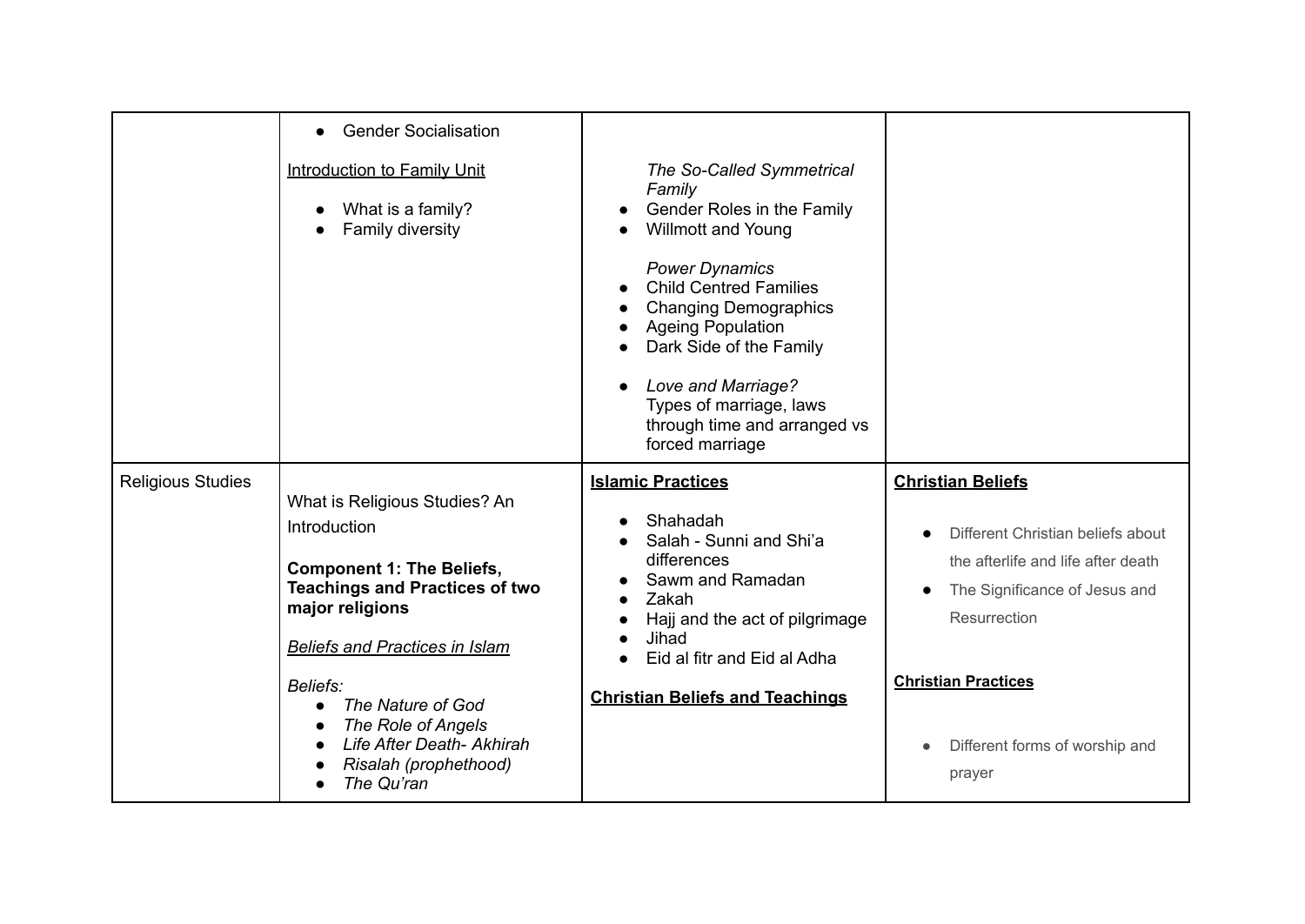|         | The Imamate<br>$\bullet$<br><b>Islamic Practices</b><br><b>Five Pillars of Sunni Islam and</b><br>the Ten Obligatory Acts of<br>Shi'a Islam                         | The nature of God:<br>God as omnipotent, loving and<br>just, and the problem of evil<br>and suffering<br>the Trinity: Father, Son and<br>$\bullet$<br>Holy Spirit.<br><b>Different Christian beliefs</b><br>about creation | The role and meaning of<br>$\bullet$<br>sacraments<br>Pilgrimage; Lourdes and Iona<br>$\bullet$<br>Religious Holidays; Christmas<br>and Easter<br>The role of the Church in the<br>local and worldwide community<br>Preparing for Year 10; points of similarity<br>and difference between Islam and<br>Christianty |
|---------|---------------------------------------------------------------------------------------------------------------------------------------------------------------------|----------------------------------------------------------------------------------------------------------------------------------------------------------------------------------------------------------------------------|--------------------------------------------------------------------------------------------------------------------------------------------------------------------------------------------------------------------------------------------------------------------------------------------------------------------|
| Spanish | Theme 2:<br>Local, national and global areas of<br>interest<br>Talking about past holidays<br>Booking accommodation<br>Holiday disasters<br><b>Extended writing</b> | Theme 3:<br><b>Current and future study and</b><br>employment<br>Talking about school<br>$\bullet$<br>Describing your uniform<br>School rules and problems<br>Talking about activities and<br>achievements                 | Theme 1:<br><b>Identity and Culture</b><br>Talking about social networks<br>Making arrangements to go out<br>Reading preference<br>Improvising dialogues                                                                                                                                                           |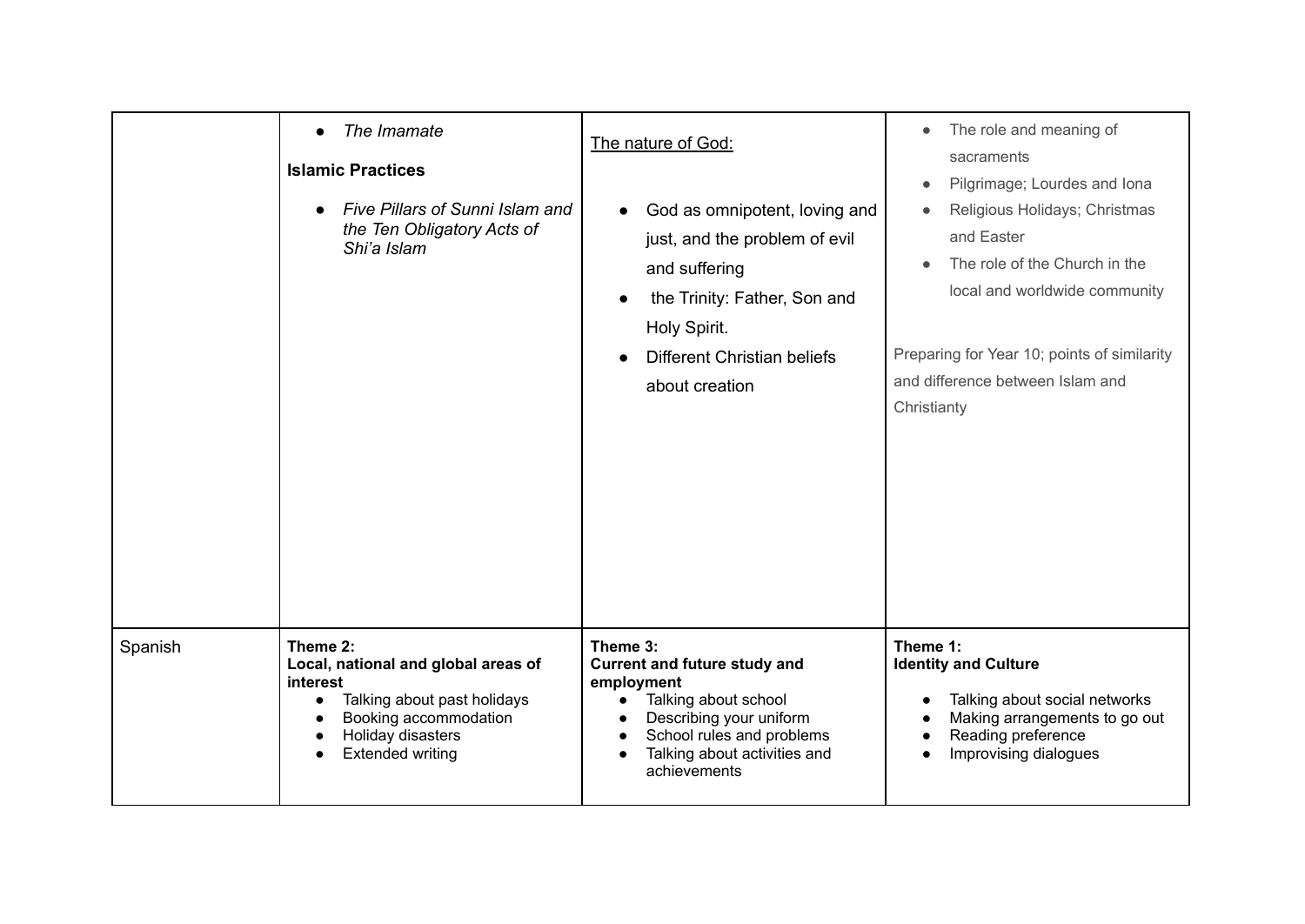|                         | Key grammar points<br>Present tense<br>Past tense<br>Imperfect tense                                                                                                                                                                                                                                                                                         | Key grammar points<br>Reinforcing three tenses<br>Near future tense<br>Using negatives                                                                                                                                                                                                                                                      | Key grammar points<br>Adjectival agreement<br><b>Present continuous</b><br>Difference between SER /<br><b>ESTAR</b>                                                                                                                                                                                                         |
|-------------------------|--------------------------------------------------------------------------------------------------------------------------------------------------------------------------------------------------------------------------------------------------------------------------------------------------------------------------------------------------------------|---------------------------------------------------------------------------------------------------------------------------------------------------------------------------------------------------------------------------------------------------------------------------------------------------------------------------------------------|-----------------------------------------------------------------------------------------------------------------------------------------------------------------------------------------------------------------------------------------------------------------------------------------------------------------------------|
| <b>Computer Science</b> | <b>Python Programming with</b><br><b>Sequences of data</b><br>Programming: user input and<br>$\bullet$<br>output and arithmetic<br>expressions.<br>Programming with selection<br>(if-elif-else statements)<br>Programming: create lists and<br>access individual list items<br><b>Programming (Sequence</b><br>$\bullet$<br>Selection, Iteration, Variables) | <b>Data Science</b><br>What is data science<br>$\bullet$<br>Data Visualization(software)<br>Data sets (large data sets in daily<br>$\bullet$<br>life, data set to investigate<br>predictions)<br>Data trends 'correlation' and<br>$\bullet$<br>'outliers'.<br>Data set investigative cycle Data<br>capture and data cleansing<br>techniques | <b>Cyber Security</b><br>Online services and data privacy<br>$\bullet$<br>Data Protection Act<br>Human errors and security risks<br>Hacking<br>DDoS attack<br>Brute force mitigation strategies<br><b>Computer Misuse Act</b><br>Common malware threats,<br>Bots impact on societal issues<br>Compare threats: cyberattacks |
| Separate Science        | <b>Cell Biology</b><br>Microorganisms<br>Antibiotics<br><b>Atomic Structure</b><br><b>Transition Metals</b><br>$\bullet$<br>Nanoparticles<br><b>Energy and Electricity</b><br>Reducing unwanted energy<br>transfers<br>Static electricity<br>Electric fields                                                                                                 | <b>Health</b><br><b>Monoclonal Antibodies</b><br>Plant disease and defences<br><b>Chemical Calculations</b><br>Percentage Yield<br>$\bullet$<br>Atom economy<br>Using concentrations<br><b>Atomic Structure</b><br>Using nuclear radiation<br>Nuclear fission<br>Nuclear fusion<br>$\bullet$                                                | <b>Coordination and Control</b><br>The eye<br>Controlling body temperature<br>The kidneys<br>Auxins and plant hormones<br><b>Chemical Changes</b><br><b>Titrations</b><br>Strong and weak acids<br><b>Forces</b><br><b>Moments</b><br>Levers<br>Pressure in fluids<br>Atmospheric pressure                                  |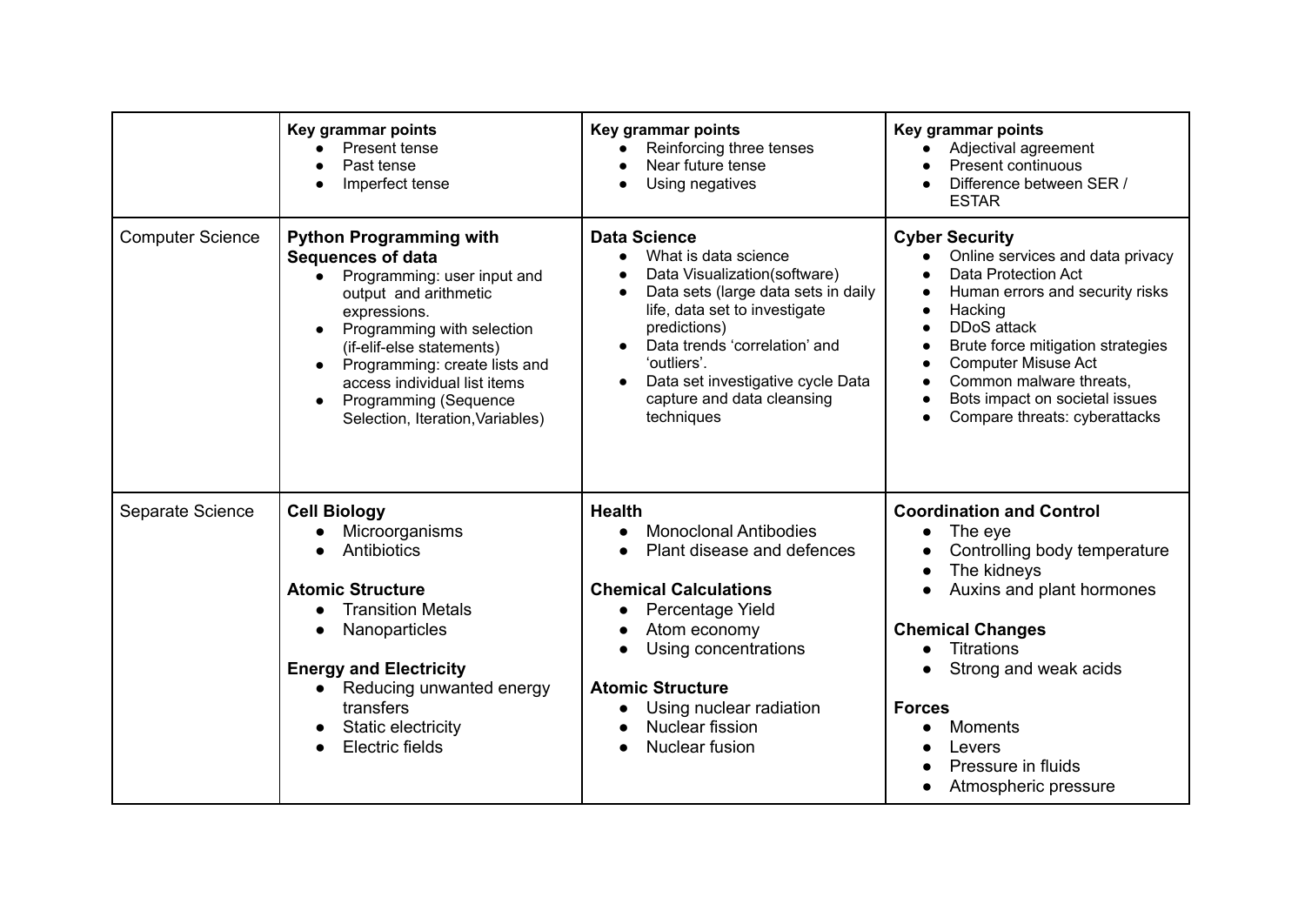| Art                                              | The Elements of Art:<br>Line, Texture & Patterns                                                                                   | The Elements of Art:<br>Shapes, Colour & Text<br><b>Colour Theory</b>                                                 | Unit 1: Coursework & Portfolio<br><b>Still Life</b><br>What is Still Life?<br>Artist Research: Andrew Salgado<br>Drawing from observation<br><b>Artist Research: Patrick Martinez</b><br>Writing a visual analysis<br>Artist Research: Paul Cezanne<br>Compare & Contrast<br>Create and photograph a composition<br>Writing a statement of intent<br>Create an original still life art piece |
|--------------------------------------------------|------------------------------------------------------------------------------------------------------------------------------------|-----------------------------------------------------------------------------------------------------------------------|----------------------------------------------------------------------------------------------------------------------------------------------------------------------------------------------------------------------------------------------------------------------------------------------------------------------------------------------------------------------------------------------|
| <b>BTEC Digital</b><br>Information<br>Technology | <b>Component 1: Exploring user</b><br>interface design principles and<br>project planning techniques                               | <b>Component 1: Exploring user</b><br>interface design principles and<br>project planning techniques                  | <b>Component 1: Exploring user</b><br>interface design principles and<br>project planning techniques                                                                                                                                                                                                                                                                                         |
|                                                  | A: Investigate user interface design<br>for individuals and organisations.                                                         | A: Investigate user interface design<br>for individuals and organisations.                                            | B: Use project planning techniques<br>to plan and design a user interface                                                                                                                                                                                                                                                                                                                    |
|                                                  |                                                                                                                                    | B: Use project planning techniques<br>to plan and design a user interface                                             | C: Develop and review a user<br>interface.                                                                                                                                                                                                                                                                                                                                                   |
| <b>BTEC Health and</b><br>Social Care            | <b>Component 1: Human lifespan</b><br>development                                                                                  | <b>Component 1: Human lifespan</b><br>development                                                                     | <b>Component 1: Human lifespan</b><br>development                                                                                                                                                                                                                                                                                                                                            |
|                                                  | Learning aim A: Understand<br>$\bullet$<br>human growth and<br>development across life<br>stages and the factors that<br>affect it | Learning aim A: Understand<br>human growth and<br>development across life<br>stages and the factors that<br>affect it | Learning aim B: Investigate<br>$\bullet$<br>how individuals deal with life<br>events<br>Learning aim B1: Different<br>types of life event                                                                                                                                                                                                                                                    |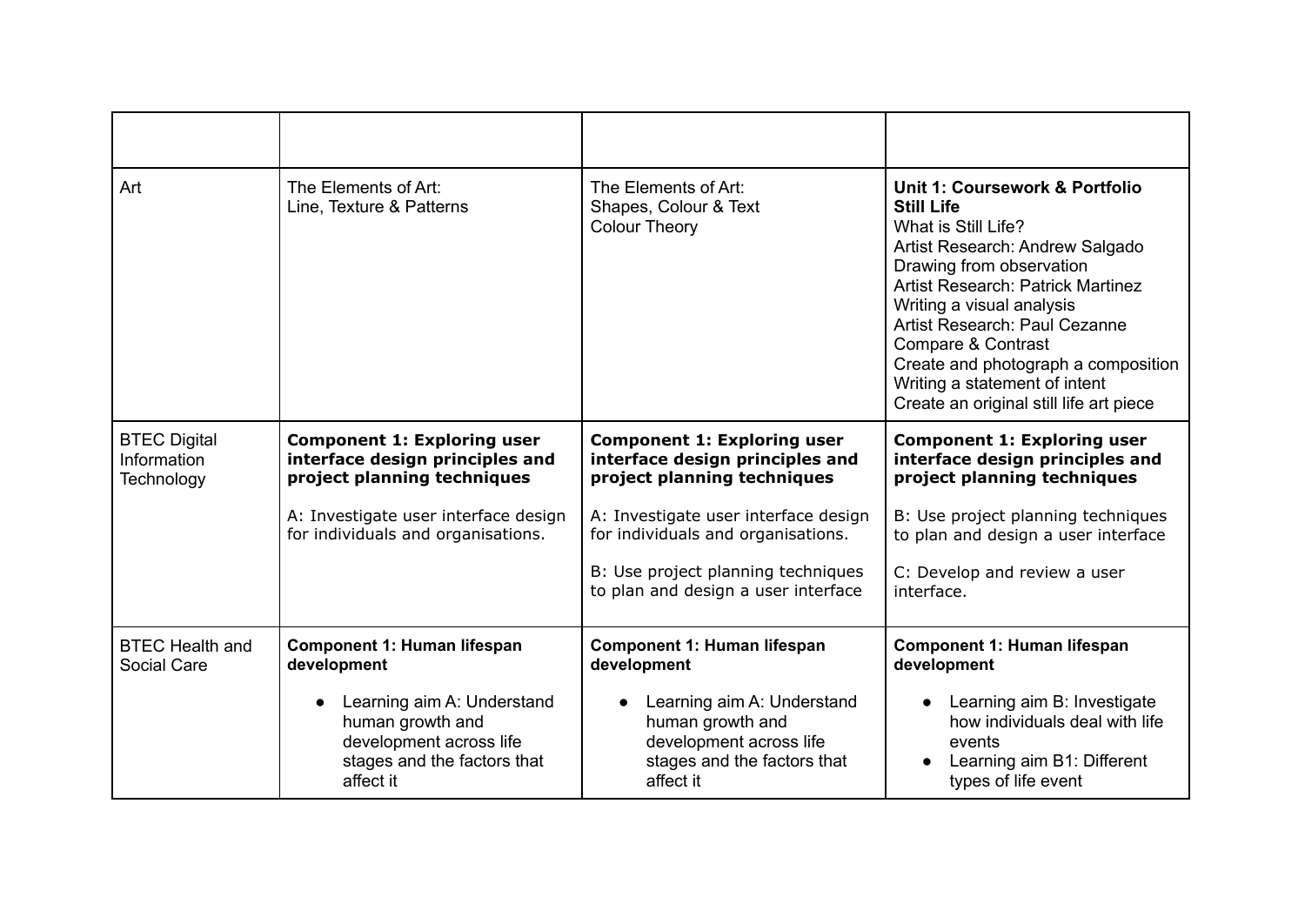|                                         | Learning aim A1: Human<br>growth and development<br>across life stages.<br>Learning aim A2: Factors<br>affecting growth and<br>development                                                                                                                                                                        | Learning aim A1: Human<br>growth and development<br>across life stages.<br>Learning aim A2: Factors<br>affecting growth and<br>development                                                                                                     | Learning aim B2: Coping with<br>change caused by life events                                                                                                                                                                                              |
|-----------------------------------------|-------------------------------------------------------------------------------------------------------------------------------------------------------------------------------------------------------------------------------------------------------------------------------------------------------------------|------------------------------------------------------------------------------------------------------------------------------------------------------------------------------------------------------------------------------------------------|-----------------------------------------------------------------------------------------------------------------------------------------------------------------------------------------------------------------------------------------------------------|
| <b>BTEC</b> Enterprise                  | <b>Component 1: Exploring</b><br><b>Enterprises</b><br>A Examine the characteristics of<br>enterprises<br>B Explore how market research<br>helps enterprises to meet customer<br>needs and understand competitor<br>behaviour<br>C Investigate the factors that<br>contribute to the success of an<br>enterprise. | <b>Component 2: Planning for and</b><br><b>Pitching an Enterprise Activity</b><br>A Explore ideas and plan for a<br>micro-enterprise activity<br>B Pitch a micro-enterprise activity<br>C Review own pitch for a<br>micro-enterprise activity. | <b>Component 3: Promotion and</b><br><b>Finance for Enterprise - Exam</b><br><b>Component</b><br>A Promotion<br><b>B</b> Financial records<br>C Financial planning and forecasting                                                                        |
| <b>BTEC Sport and</b><br><b>Fitness</b> | <b>Component 1: Understand the</b><br><b>Body and the Supporting</b><br><b>Technology for Sport and Activity</b><br><b>Learning Aims:</b><br>A Investigate the impact of sport and<br>activity on the body systems<br>B Explore common injuries in sport<br>and activity and methods of<br>rehabilitation         | <b>Component 2: The Principles of</b><br><b>Training, Nutrition and Psychology</b><br>for Sport and Activity<br>Written 2 hour external exam.                                                                                                  | <b>Component 3: Applying the</b><br><b>Principles of Sport and Activity</b><br><b>Learning Aims:</b><br>A Understand the fundamentals of<br>sport and activity leadership<br>B Planning sessions for target groups<br>C Delivering and reviewing sessions |